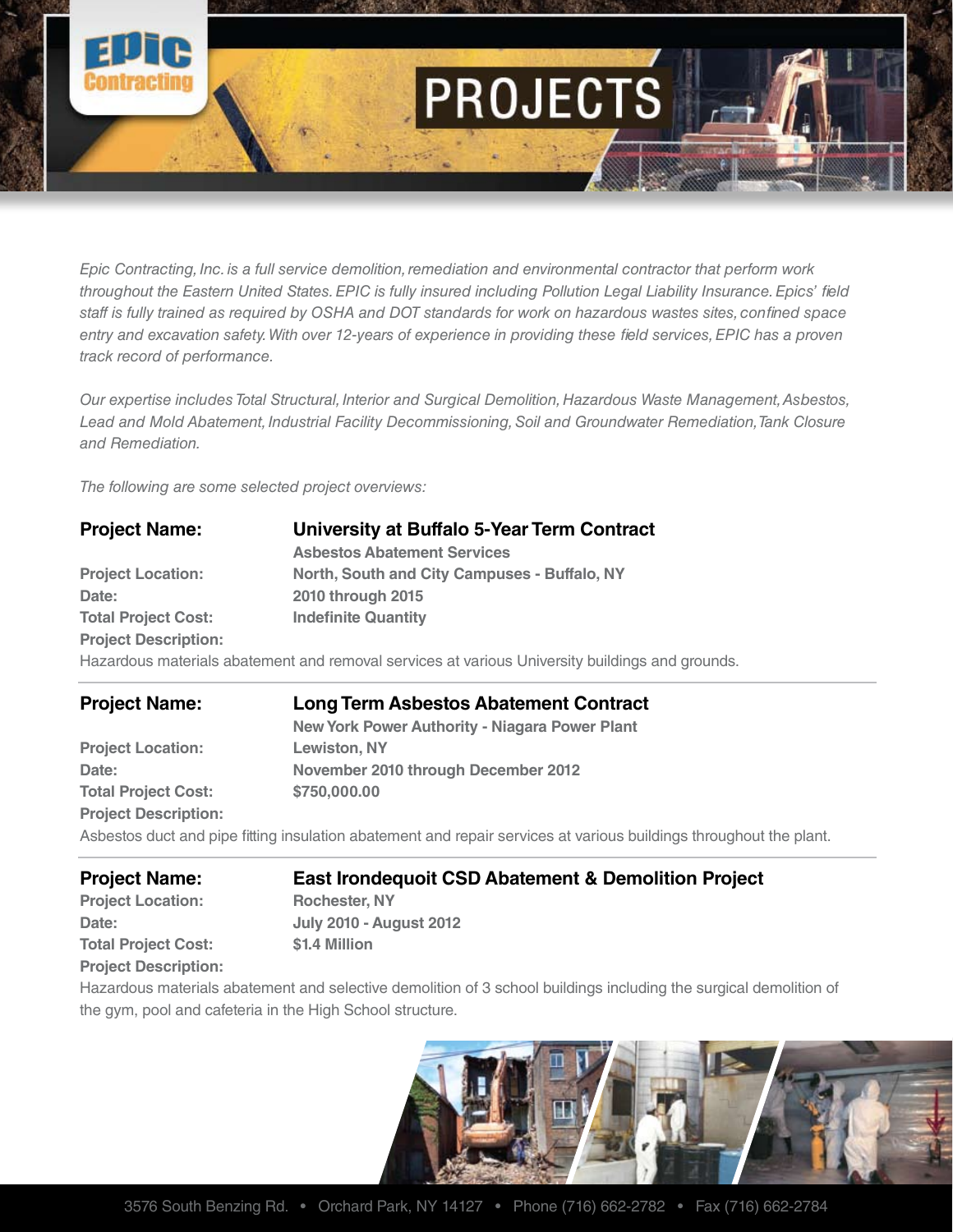

**Total Project Cost: \$1,144,000.00 Project Description:**

## **Project Name: Elmira Armory Demolition Project**

**Project Location: Elmira, Chemung County, NY. Date: Project was completed in December of 2010**

The National Guard of the State of New York Armory located in Elmira, New York was composed of 2 buildings built in the 1880s. The Armory is owned by the City of Elmira and was used as an annex to City Hall until the facade collapsed on March 10, 2006. City Hall and the Armory building were conjoined. The mechanicals extended from one building into the other, so the Armory couldn't just be lopped off. The stairwell that connects the two buildings will have to be re-enclosed on the Armory side when it's done.

In addition, Epic assisted the owner with identifying and removing various asbestos containing materials that were not identified by previous surveys and reports allowing the demolition of a clean building.

The demolition of the structure was performed using a JD 270 hydraulic track excavator equipped with a third member long stick and hydraulic thumb. A second hydraulic excavator, Epic's Hitachi 300, was utilized to manually move materials and assist in the demolition and staging of materials. The long reach equipment allowed Epic personnel to safely pull the demolished structure away from the adjacent buildings and street scheduled to remain Various materials were also salvaged during the demolition process, including architectural stones, bricks and the flagpole.

Upon completion of remedial activities and the demolition of buildings, Epic performed various site restoration services including the restoration of exterior brick walls where surgical demolition occurred at the remaining stairwell structure.

**Total Project Cost: \$1,849,000.00 Project Description:**

### **Project Name: Laundry and Bakery Building Demolition**

**Project Location: SUNY (College) at Buffalo, Buffalo, NY. Date: April 2010- October 2010** 

Hazardous materials abatement and demolition of two post World War II buildings to make way for the Colleges new science building. This project required the re-routing of the campuses underground utilities including the construction of a new steam tunnel.